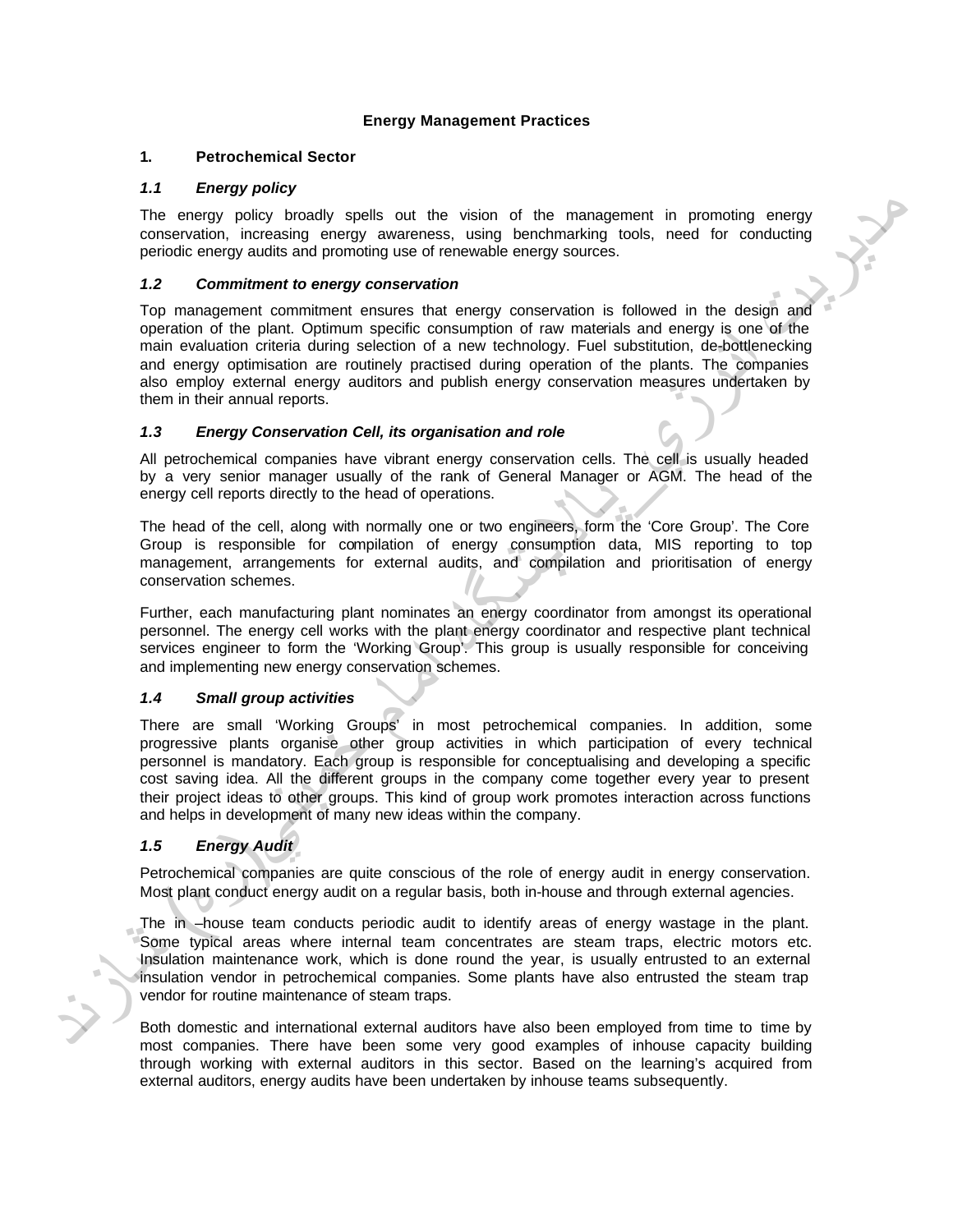### *1.6 Energy conservation budget*

In petrochemical companies, funds are usually not a constraint for energy conservation schemes that have attractive payback period. The different energy conservation projects are analysed for anticipated savings and approximate investment based on which they are prioritized for implementation. The finance for various energy conservation projects are either allocated separately or provided from the respective plant budgets.

## *1.7 Target setting*

Targets are usually set based on last year's energy consumption. The reduction target of specific energy consumption is in the range of  $2 - 3\%$  in most companies. The targets set are communicated to the respective plants. Periodic review is done and the deviations from the target are acted upon. Positive achievements in the current year remain as benchmarks for the next period and hence continual improvement is achieved.

### *1.8 Motivation*

A number of measures to motivate the employees to minimize energy wastage are followed by petrochemical companies. These include suggestion schemes, inhouse training programmes on energy conservation, external training programmes and internal reporting and communication of outstanding achievements.

### **2. Proposed energy policies in petrochemical industry**

Petrochemical industry is one of the most complex industrial sectors. The future of the industry depends in several factors and their interactions. Although the industry has seen a brisk rate of growth in the last decade, it has to gearup to withstand global competition. The cost of domestic production remains high since many plants were set up during a period of high customs and excise duties, high interest rates, poor infrastructure facilities, and administered pricing of raw materials.

### *2.1 Energy audits*

Most petrochemical companies are already using energy audits. However, the decision on issues such as frequency of energy audit, target setting, scope of work etc. are often on an adhoc basis. Streamlining the process of such energy audits, especially when involving external auditors is recommended. There is also a lot of scope for strengthening the internal energy audit capability of the plants.

### *2.2 Monitoring*

Most petrochemical plants are already doing regular monitoring of energy consumption trends. The latest plants are having distributed microprocessor based monitoring system. Few older plants however still have pneumatic instruments, and replacing them with DCS controls, will greatly help in identifying losses quickly so that remedial measures are taken immediately. In addition to online monitoring, individual plants and energy cell also generate energy consumption reports. There is scope for rationalization of the plethora of energy consumption reports generated for senior management in some plants. Translating the deviations in actual performance from budgeted consumption into monetary value should be practiced. 2. Proposed energy policies in petrochemical industry<br>
petrochemical industry<br>
petrochemical industry is one of the most complex industrial sectors. The d<br>
depends in several decoto, it has to group to windshing global com

# *2.3 Corporate strategy*

In the long term, the achievement of energy efficiency will work best when energy efficiency considerations and investment are integrated into the day to day decision making process at the firm, thereby reducing the amount of policy stimulus. Instead of making energy efficiency investments 'piggy back' on other non-energy benefits like increase in production, firms will have to 'internalise' energy efficiency by adopting advanced technologies and innovative operating practices.